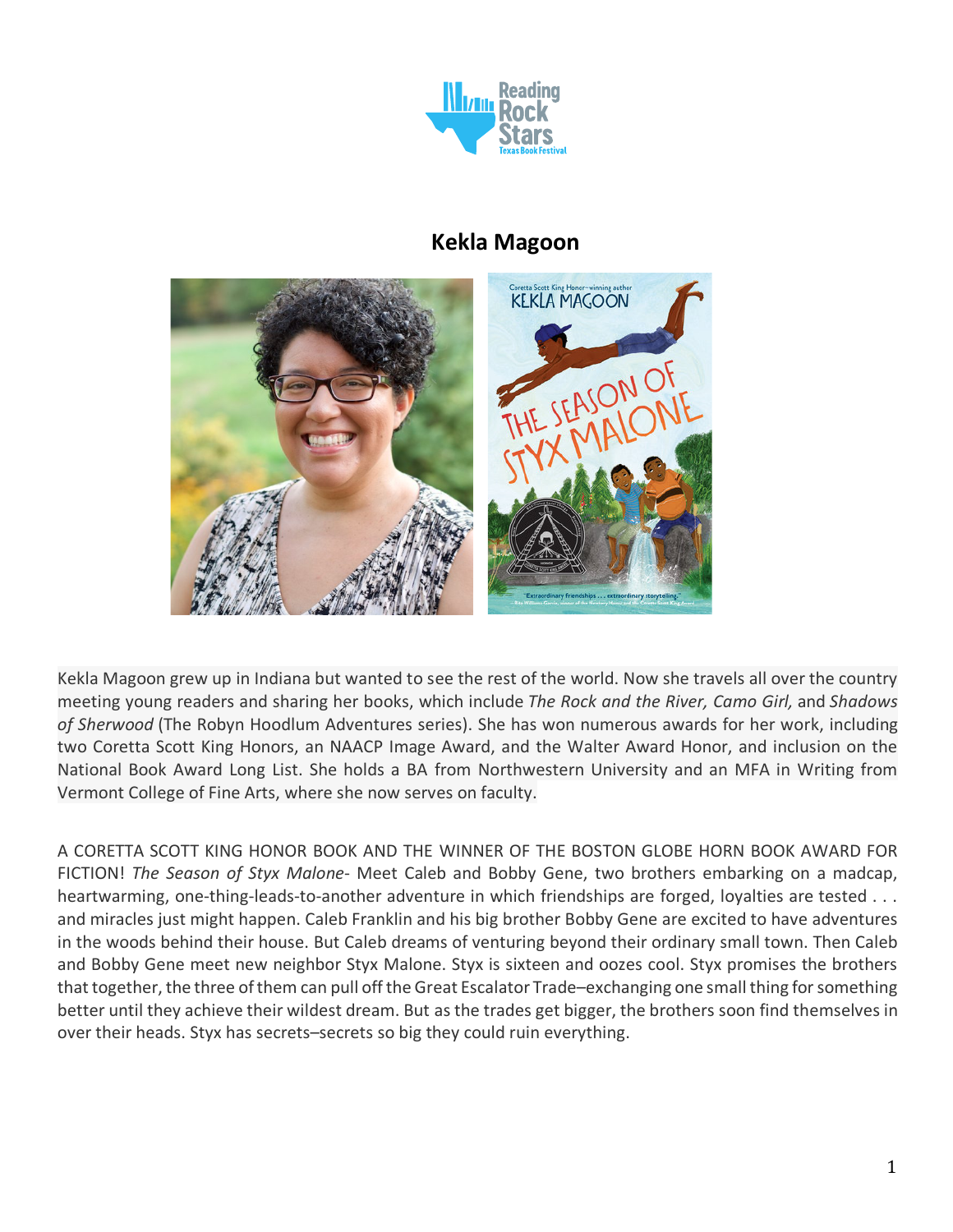#### **Relevant Vocabulary:**

- Middle-grade fiction
- Parts of a story
- Stages of Plot
- Chapters
- Characters
- Friendship
- Miracles
- Ordinary folks
- Hindsight 20/20
- Foster care system
- Creativity
- Curiosity
- Adventure

### **RRS connection to TEKS (4-5th grade): Please refer to TEKS for English Language Arts and Reading:**

- *Comprehension skills: listening, speaking, reading, writing, and thinking using multiple texts.*
- *Response skills: listening, speaking, reading, writing, and thinking using multiple texts.*
- *Author's purpose and craft: listening, speaking, reading, writing, and thinking using multiple texts.*
- *Composition I: listening, speaking, reading, writing, and thinking using multiple texts--writing process.*
- *Composition II: listening, speaking, reading, writing, and thinking using multiple texts—genres.*
- *Inquiry and research: listening, speaking, reading, writing, and thinking using multiple texts.*

#### **Pre-reading reflection and dialogue:**

- What does an author do?
- What does an editor do?
- Think about the title of this book? What does it tell us about the story? What do you think the story is about?
- What do you know about fiction, middle grade books? Talk to your librarian and ask her to show you more examples of this genre.
- Look for information about Kekla Magoon.

#### **While-reading engagement:**

- Talk about the parts of a story (setting, characters, plot, conflict, theme, point-of-view, tone, style).
- Start a timeline and a character chart to keep track of the story.
- Your character chart can include a list of characteristics and traits.
- Discussion question: The boys trade their sister! Oh no! Talk about other ways they can get what they want.
- Discussion question: What is a cardinal rule? What does this mean? Can you think of any other examples?
- Don't forget about the helpful Venn diagram- use it to compare/contrast the characters in the story.
- Make a drawing of Styx Malone and talk about how he is different than Caleb and Bobby. What three words describe Styx?
- Look for information about Sutton, Indiana. Use a map to help you learn more about Indiana.